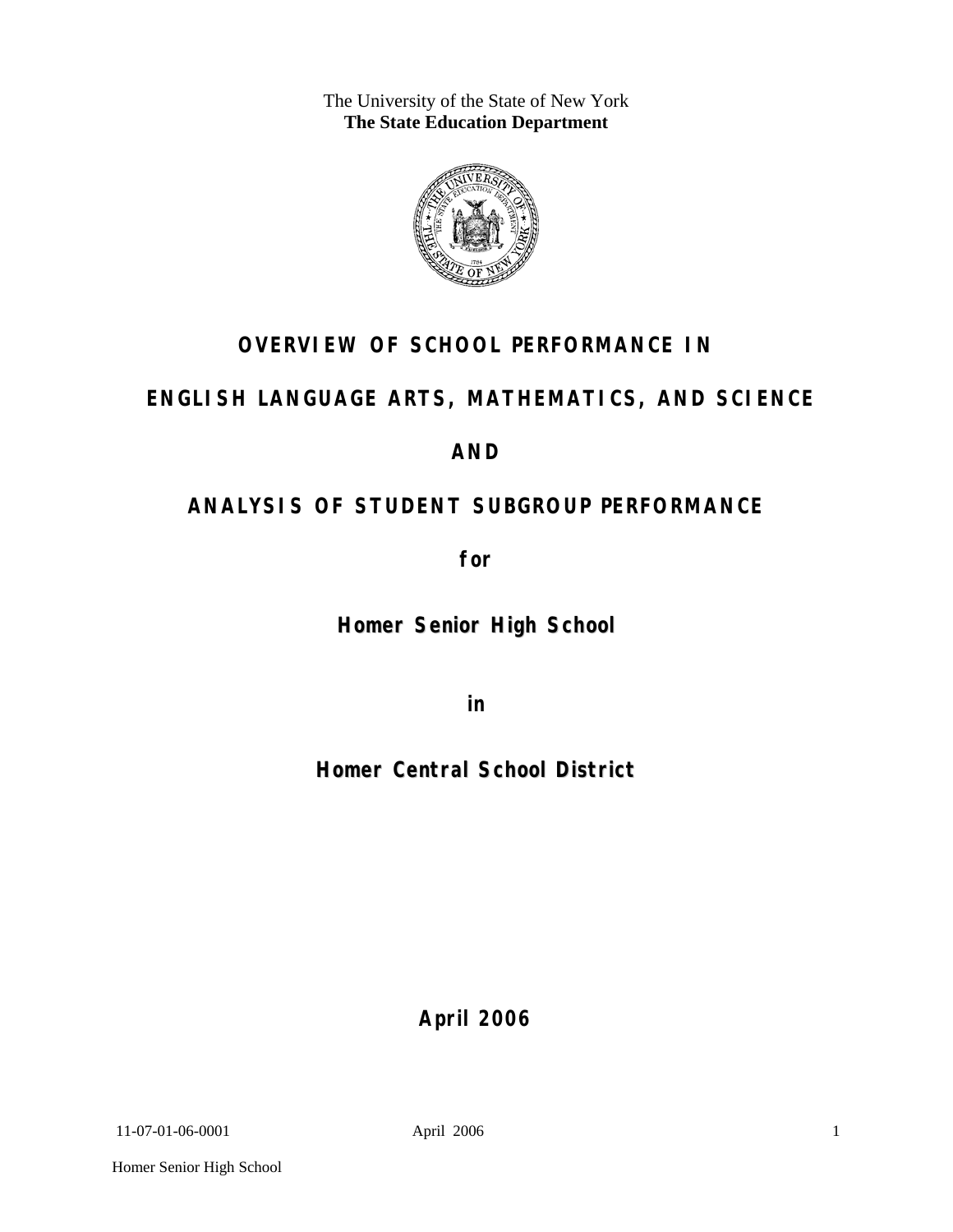### **THE UNIVERSITY OF THE STATE OF NEW YORK**

### **Regents of The University**

| Hollis                |
|-----------------------|
| New Rochelle          |
|                       |
| <b>North Syracuse</b> |
| New York              |
|                       |
| Buffalo               |
| Hartsdale             |
| Albany                |
| <b>Bronx</b>          |
| <b>Binghamton</b>     |
| Rochester             |
| New York              |
| <b>Brooklyn</b>       |
| <b>Great Neck</b>     |

#### **President of The University and Commissioner of Education**

RICHARD P. MILLS

**Interim Deputy Commissioner for Elementary, Middle, Secondary and Continuing Education**  JEAN STEVENS

#### **Assistant Commissioner for Standards, Assessment and Reporting**  DAVID M. ABRAMS

#### **Coordinator, Information and Reporting Services**

MARTHA P. MUSSER

The State Education Department does not discriminate on the basis of age, color, religion, creed, disability, marital status, veteran status, national origin, race, gender, genetic predisposition or carrier status, or sexual orientation in its educational programs, services and activities. Portions of this publication can be made available in a variety of formats, including braille, large print or audio tape, upon request. Inquiries concerning this policy of nondiscrimination should be directed to the Department's Office for Diversity, Ethics, and Access, Room 530, Education Building, Albany, NY 12234. **Requests for additional copies of this publication may be made by contacting the Publications Sales Desk, Room 309, Education Building, Albany, NY 12234.** 

Please address all correspondence about this report that is not related to data corrections to:

*School Report Card Coordinator Information and Reporting Services Team New York State Education Department Room 863 EBA 89 Washington Avenue Albany, NY 12234*  E-mail: *RPTCARD@mail.nysed.gov*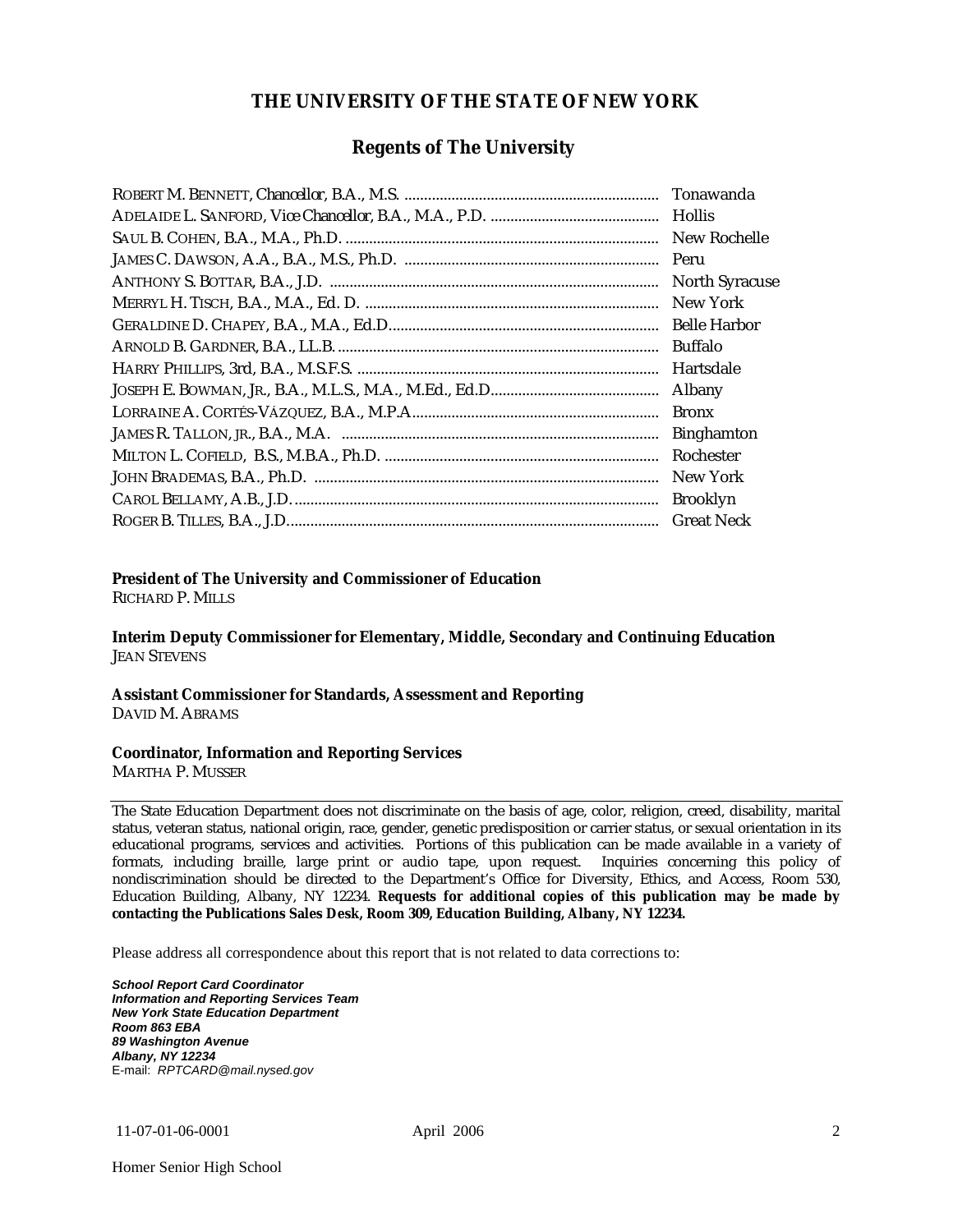The *New York State School Report Card* is an important part of the Board of Regents effort to raise learning standards for all students. It provides information to the public on student performance and other measures of school and district performance. Knowledge gained from the school report card on a school's strengths and weaknesses can be used to improve instruction and services to students.

The *New York State School Report Card* consists of three parts: the *Overview of School Performance in English Language Arts, Mathematics, and Science and Analysis of Student Subgroup Performance,* the *Comprehensive Information Report,* and the *Accountability Status Report*. The *Overview and Analysis* presents performance data on measures required by the federal No Child Left Behind Act: English, mathematics, science, and graduation rate. Performance data on other State assessments can be found in the *Comprehensive Information Report*. The *Accountability Status Report* provides information as to whether a school is making adequate progress toward enabling all students to achieve proficiency in English and mathematics.

State assessments are designed to help ensure that all students reach high learning standards. They show whether students are getting the foundation knowledge they need to succeed at the elementary, middle, and commencement levels and beyond. The State requires that students who are not making appropriate progress toward the standards receive academic intervention services.

In the *Overview*, performance on the elementary- and middle-level assessments in English language arts, mathematics, and science is reported in terms of mean scores and the percentage of students scoring at each of the four levels. These levels indicate performance on the standards from seriously deficient to advanced proficiency. Regents examination scores are reported in four score ranges. Scores of 65 to 100 are passing; scores of 55 to 64 earn credit toward a local diploma (with the approval of the local board of education). Though each elementary- and middle-level assessment is administered to students in a specific grade, secondary-level assessments are taken by students when they complete the coursework for the core curriculum. Therefore, the performance of students at the secondary level is measured for a student cohort rather than a group of students at a particular grade level. Students are grouped in cohorts according to the year in which they first entered grade 9.

The assessment data in the *Overview and Analysis* are for all tested students in the school, including general-education students and students with disabilities. In the *Overview*, each school's performance is compared with that of schools similar in grade level, district resources, and student needs as indicated by income and limited English proficiency (LEP) status. Each district's performance is compared with that of all public schools statewide. In the *Analysis*, performance is disaggregated by race/ethnicity, disability status, gender, LEP status, income level, and migrant status.

Explanations of terms referred to or symbols used in this part of the school report card may be found in the glossary on the last page. Further information on the school report card may be found in the guide, *Understanding Your School Report Card: April 2006*, available on the Information and Reporting Services Web site at www.emsc.nysed.gov/irts.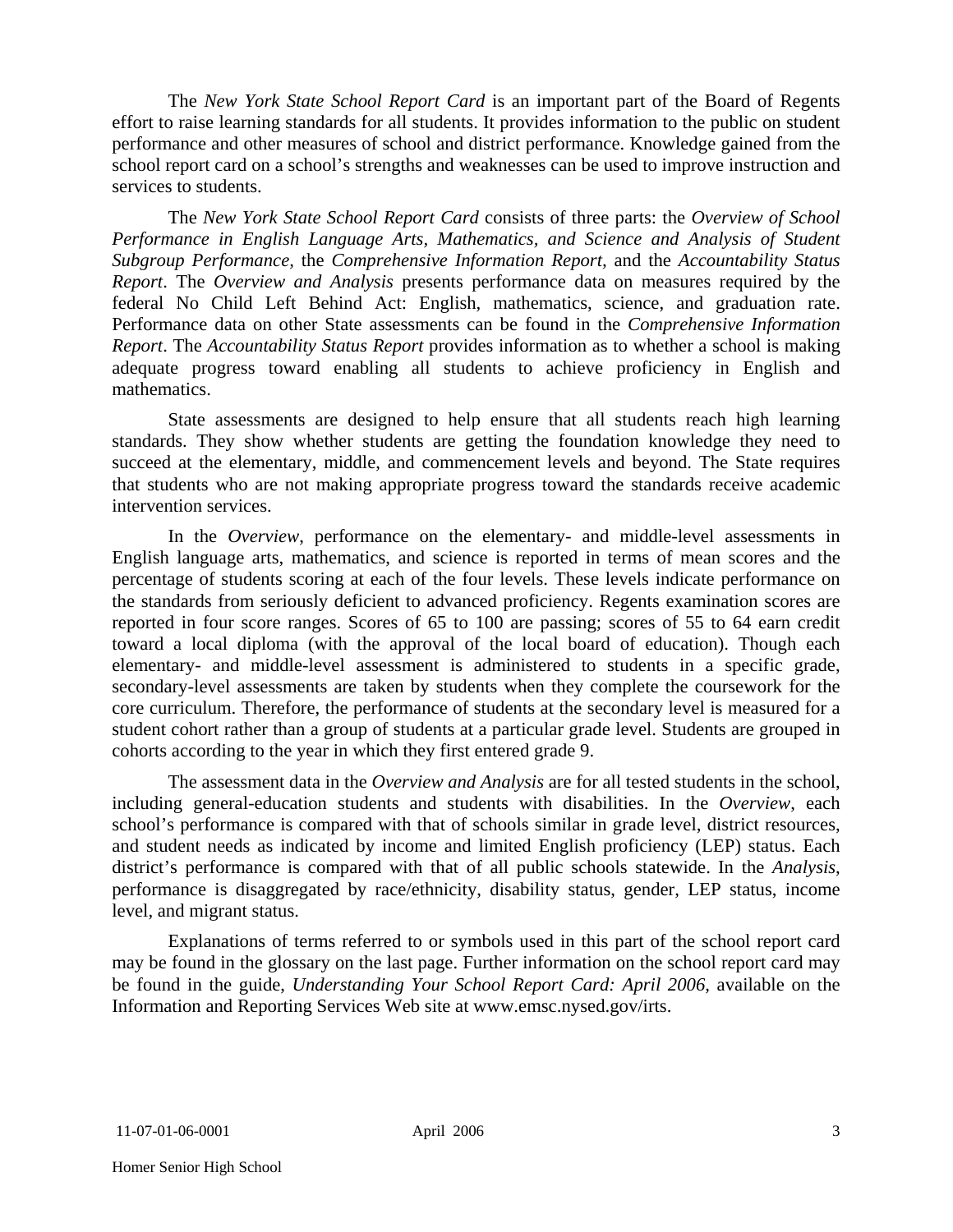# **Overview of School Performance in English Language Arts, Mathematics, and Science**

### **School Profile**

| Principal:<br>Fred Farah | Phone:      | (607) 749-7246            |     |  |  |
|--------------------------|-------------|---------------------------|-----|--|--|
| Organization             | Grade Range | <b>Student Enrollment</b> |     |  |  |
| $2004 - 05$              | $9 - 12$    |                           | 746 |  |  |

|  | 2003–04 School District-wide Total Expenditure per Pupil | \$11,271 |
|--|----------------------------------------------------------|----------|
|--|----------------------------------------------------------|----------|

### **2004–05 Core Classes Taught by Highly Qualified Teachers\***

| <b>Total Number of</b><br><b>Core Classes</b> | <b>Percent Taught</b><br>by Highly<br>Qualified<br><b>Teachers</b> |
|-----------------------------------------------|--------------------------------------------------------------------|
| 223                                           | 96%                                                                |

\*To meet the federal definition of "highly qualified," public school teachers of core academic subjects must have at least a bachelor's degree and be State certified for and demonstrate subject matter competency in the core academic subject(s) they teach.

#### **2004–05 Teachers with No Valid Teaching Certificate\***

| <b>Total Number of</b><br><b>Teachers</b> | <b>Percent with No</b><br><b>Valid Teaching</b><br><b>Certificate</b> |
|-------------------------------------------|-----------------------------------------------------------------------|
| 59                                        | 3%                                                                    |
| $\mathbf{A}$<br>$\cdots$                  |                                                                       |

\*Includes teachers with a modified temporary license.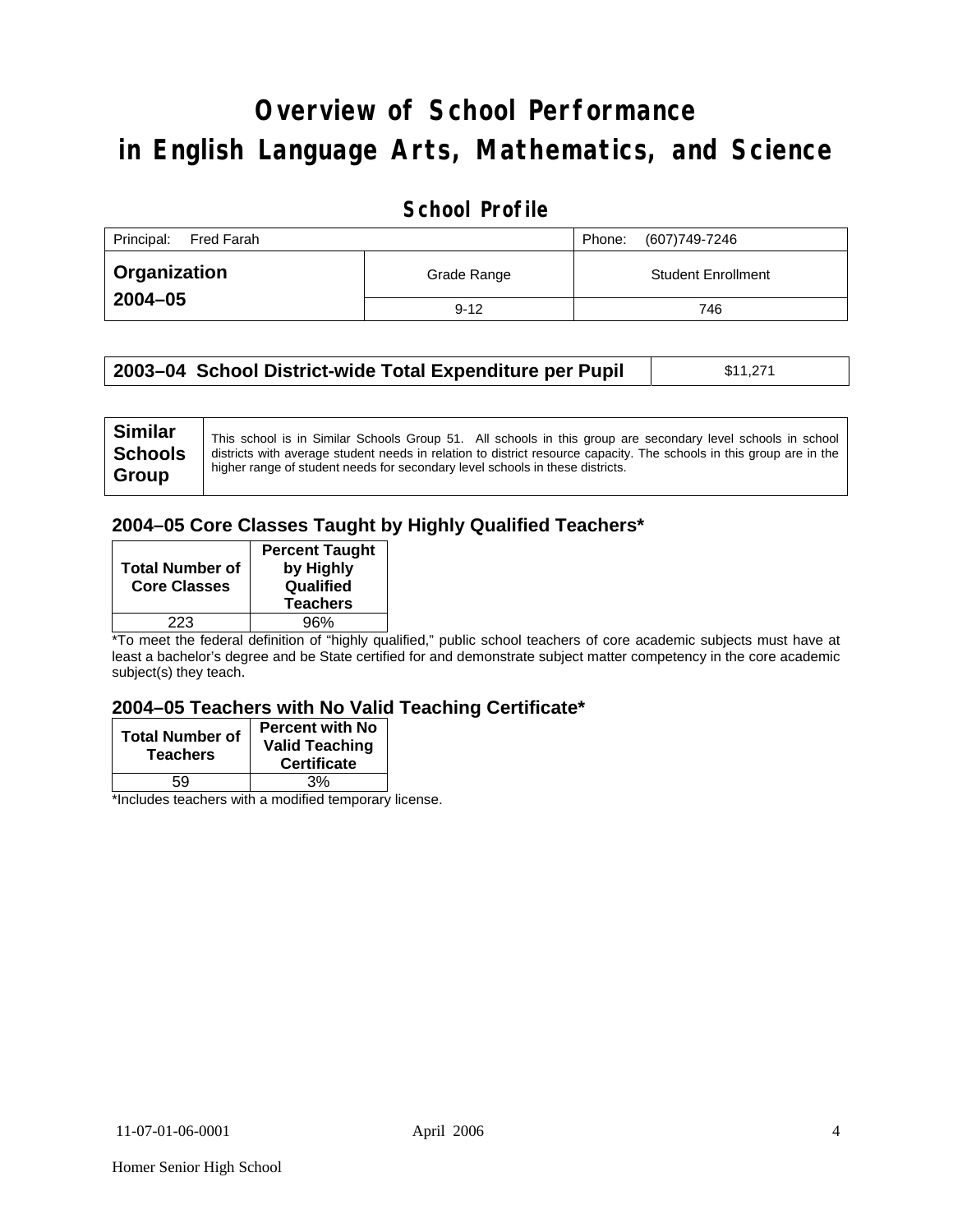### **High School English Achievement after Four Years of Instruction**

 The graphs and tables below present performance of the 1999, 2000, and 2001 school accountability cohort members, four years after entering grade 9, in meeting the graduation assessment requirement in English. In the graph, students passing approved alternatives to this examination are counted as scoring in the 65 to 84 range. RCT results are not included in the graph. The data in these tables and charts show the performance of the cohorts as of June 30<sup>th</sup> of the fourth year after first entering grade 9.



Percentages less than 0.51 will appear as zero because of rounding.

| English Graduation Requirement Achievement after Four Years of High School* |                                                                                                                                                                                                                                                    |  |  |     |     |  |  |  |  |  |  |
|-----------------------------------------------------------------------------|----------------------------------------------------------------------------------------------------------------------------------------------------------------------------------------------------------------------------------------------------|--|--|-----|-----|--|--|--|--|--|--|
|                                                                             | <b>Cohort Members</b><br><b>Highest Score</b><br><b>Highest Score</b><br><b>Highest Score</b><br><b>Highest Score</b><br>Approved<br>Between 55 and 64<br>Between 0 and 54<br>Between 65 and 84<br>Between 85 and 100<br><b>Alternative Credit</b> |  |  |     |     |  |  |  |  |  |  |
|                                                                             | <b>All Students</b>                                                                                                                                                                                                                                |  |  |     |     |  |  |  |  |  |  |
| 1999 Cohort                                                                 | 21'                                                                                                                                                                                                                                                |  |  | 115 | 79  |  |  |  |  |  |  |
| 2000 Cohort                                                                 | 182                                                                                                                                                                                                                                                |  |  | 66  | 87  |  |  |  |  |  |  |
| 2001 Cohort                                                                 | 173                                                                                                                                                                                                                                                |  |  | 51  | 106 |  |  |  |  |  |  |

\*Assessments used to determine counts in this table include the Regents examination in comprehensive English, the component retest in English, and approved alternatives.

| Performance of Students Who Took the Regents<br><b>Competency Tests in Reading and Writing to</b><br>Meet the Graduation Requirement* |  |  |  |  |  |  |  |
|---------------------------------------------------------------------------------------------------------------------------------------|--|--|--|--|--|--|--|
| <b>Failed RCT in Reading</b><br><b>Passed the RCTs</b><br>and/or Writing                                                              |  |  |  |  |  |  |  |
| 1999 Cohort                                                                                                                           |  |  |  |  |  |  |  |
| 2000 Cohort                                                                                                                           |  |  |  |  |  |  |  |
| 2001 Cohort                                                                                                                           |  |  |  |  |  |  |  |

\*Includes only students eligible for the safety net who did not score 55 or higher on the Regents examination or an approved alternative.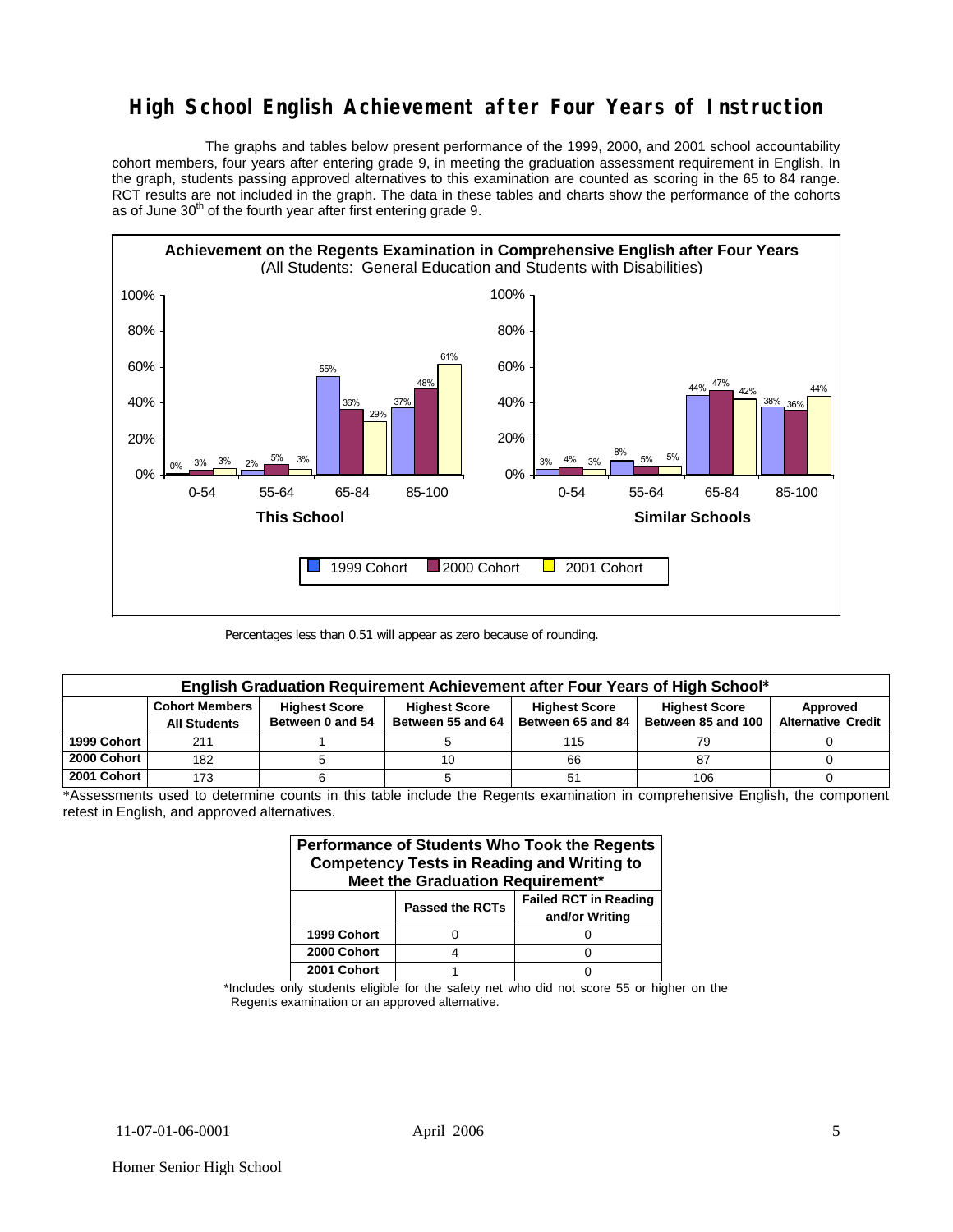## **High School Mathematics Achievement after Four Years of Instruction**

The graphs and tables below present performance of the 1999, 2000, and 2001 school accountability cohort members, four years after entering grade 9, in meeting the graduation assessment requirement in mathematics. In the graph, students passing approved alternatives to these examinations are counted as scoring in the 65 to 84 range. RCT results are not included in the graph. The data in these tables and charts show the performance of the cohorts as of June  $30<sup>th</sup>$  of the fourth year after first entering grade 9.



Percentages less than 0.51 will appear as zero because of rounding.

|             | Mathematics Graduation Requirement Achievement after Four Years of High School*                                                   |                  |  |    |                                                                           |  |  |  |  |
|-------------|-----------------------------------------------------------------------------------------------------------------------------------|------------------|--|----|---------------------------------------------------------------------------|--|--|--|--|
|             | <b>Highest Score</b><br><b>Highest Score</b><br><b>Highest Score</b><br>Approved<br><b>Cohort Members</b><br><b>Highest Score</b> |                  |  |    |                                                                           |  |  |  |  |
|             | <b>All Students</b>                                                                                                               | Between 0 and 54 |  |    | Between 55 and 64 Between 65 and 84 Between 85 and 100 Alternative Credit |  |  |  |  |
| 1999 Cohort | 211                                                                                                                               |                  |  | 76 | 100                                                                       |  |  |  |  |
| 2000 Cohort | 182                                                                                                                               |                  |  | 64 | 80                                                                        |  |  |  |  |
| 2001 Cohort | 173                                                                                                                               |                  |  | 88 | 67                                                                        |  |  |  |  |

<sup>\*</sup>Assessments used to determine counts in this table include a Regents examination in mathematics, the component retest in mathematics and approved alternatives.

| Performance of Students Who Took the Regents<br><b>Competency Test in Mathematics to Meet the</b><br><b>Graduation Requirement*</b> |   |  |  |  |  |  |  |
|-------------------------------------------------------------------------------------------------------------------------------------|---|--|--|--|--|--|--|
| <b>Failed at Least</b><br><b>Passed the RCT</b><br><b>One RCT</b>                                                                   |   |  |  |  |  |  |  |
| 1999 Cohort                                                                                                                         |   |  |  |  |  |  |  |
| 2000 Cohort                                                                                                                         | 9 |  |  |  |  |  |  |
| 2001 Cohort                                                                                                                         |   |  |  |  |  |  |  |

\*Includes only students eligible for the safety net who did not score 55 or higher on the Regents examination or an approved alternative.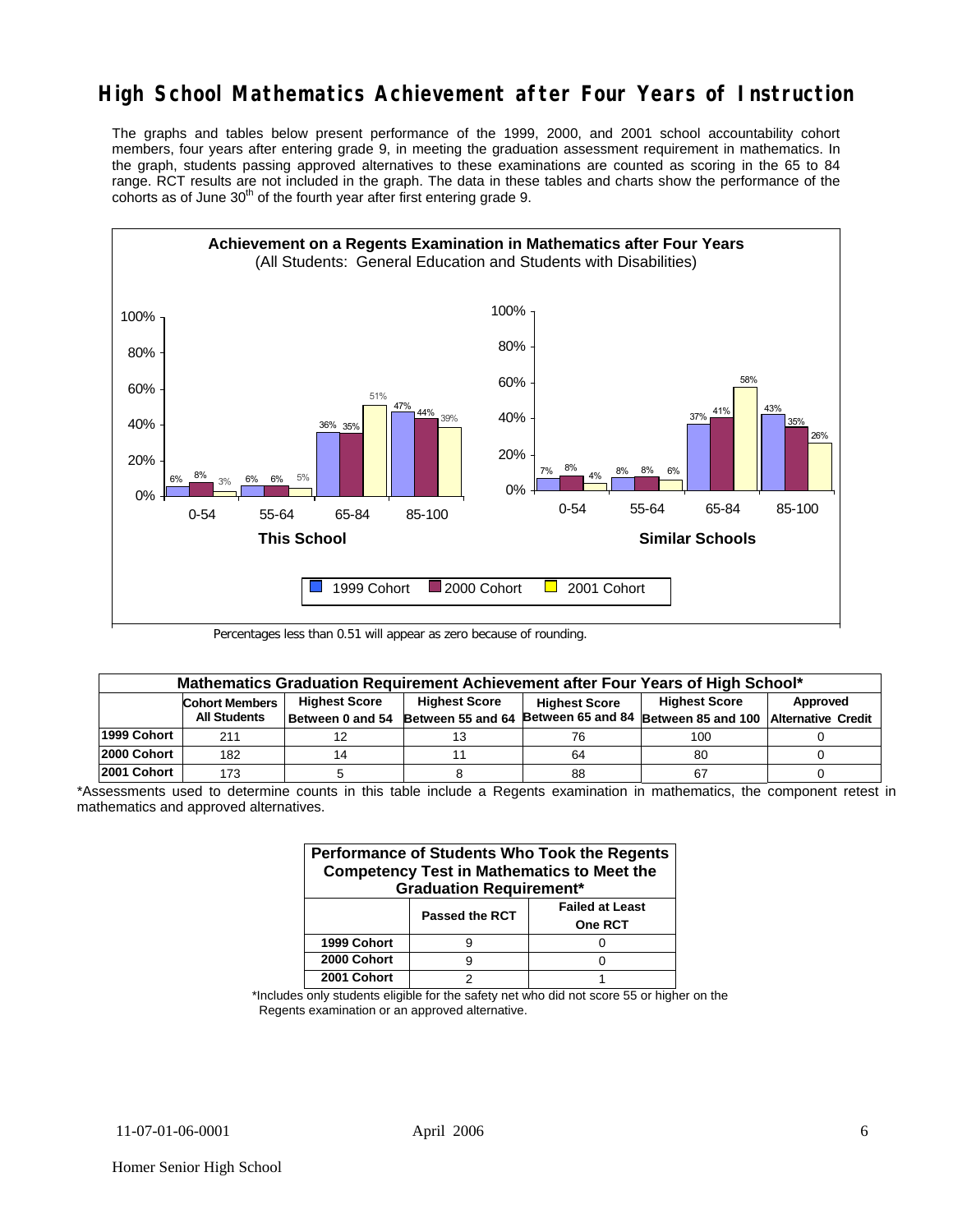### **Cohort Graduation Rates**

 Students were counted as graduates if they earned a local diploma with or without a Regents endorsement by August 31<sup>st</sup> of the fourth year after first entering grade 9. The graduation-rate cohort includes students who transferred to general education development (GED) programs. These students were not counted in the 1998, 1999, and 2000 school accountability cohorts for English and mathematics.



Percentages less than 0.51 will appear as zero because of rounding.

| <b>Cohort Graduation Rates</b> |                                  |                                |                                                                    |                            |  |  |  |  |
|--------------------------------|----------------------------------|--------------------------------|--------------------------------------------------------------------|----------------------------|--|--|--|--|
|                                | <b>Cohort</b><br>Members*<br>(a) | <b>Transfers to GED</b><br>(b) | <b>Graduation Rate</b><br><b>Cohort</b><br><b>Members</b><br>(a+b) | <b>Number</b><br>Graduated |  |  |  |  |
| 1998 Cohort                    | 185                              |                                | 185                                                                | 166                        |  |  |  |  |
| 1999 Cohort                    | 213                              |                                | 215                                                                | 193                        |  |  |  |  |
| 2000 Cohort                    | 185                              |                                | 188                                                                | 163                        |  |  |  |  |

\*Count as of August  $31<sup>st</sup>$  of the fourth year after first entering grade 9.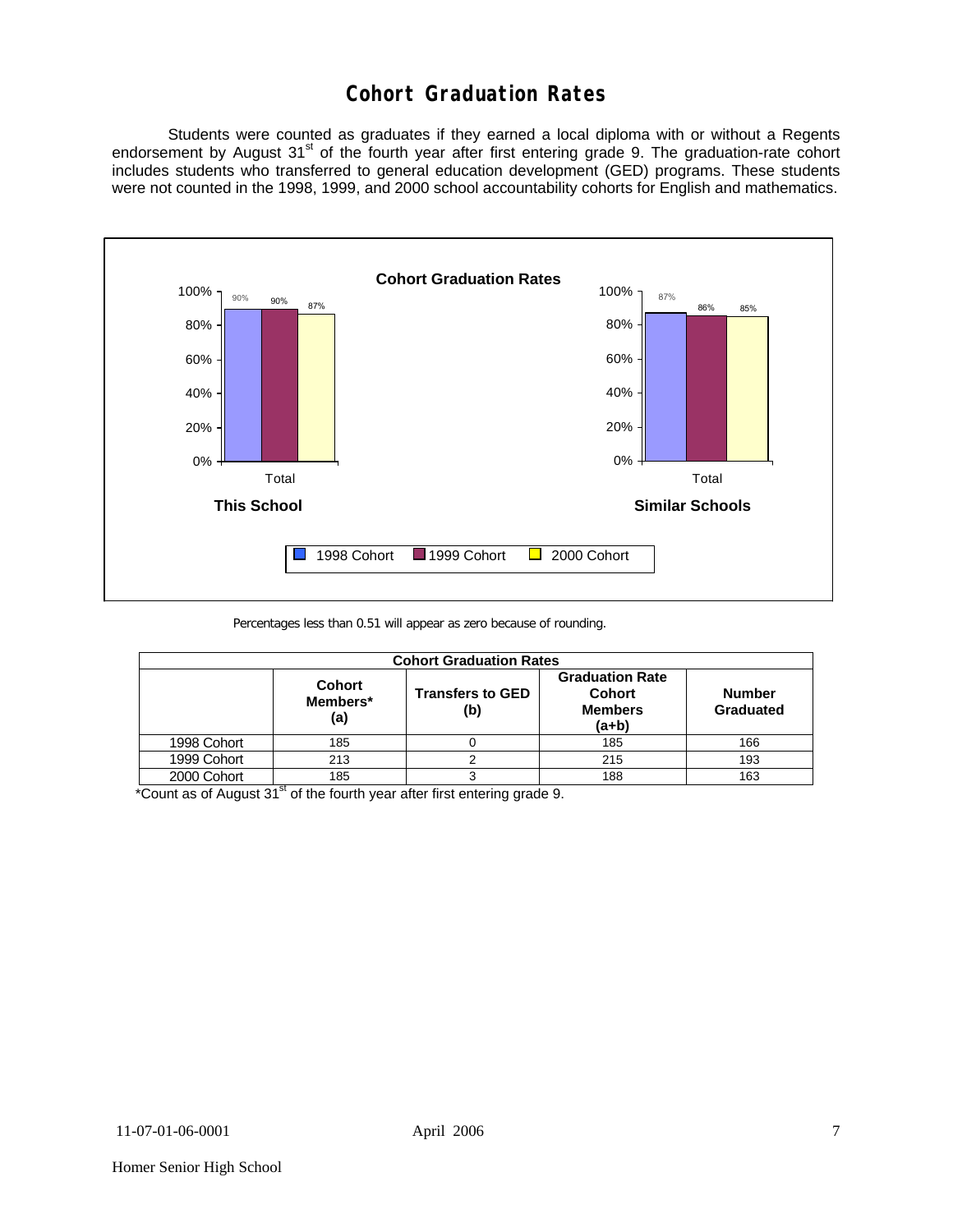# **Analysis of Student Subgroup Performance**

Historically, on State assessments the average performance of Black, Hispanic, and Native American students has been lower than that of White and Asian students. Similarly, students from lowincome families have not performed as well as those from higher income families. A high priority of the Board of Regents is to eliminate these gaps in student performance. In addition, Title I of the federal Elementary and Secondary Education Act includes explicit requirements "to ensure that students served by Title I are given the same opportunity to achieve to high standards and are held to the same high expectations as all students in each State."

This section of the school report card provides performance data for two years by racial/ethnic group, disability status, gender, English proficiency status, income level, and migrant status. The purpose of the student subgroup analyses is to determine if students who perform below the standards in any school tend to fall into particular groups, such as minority students, limited English proficient students, or economically disadvantaged students. If these analyses provide evidence that students in one of the groups achieve at a lower level than other students, the school and community should examine the reasons for this lower performance and make necessary changes in curriculum, instruction, and student support services to remedy these performance gaps. If your school did not report data for the 2004–05 school year for a subject and grade, a table showing data for subgroups in that subject and grade will not be included in the *Analysis*.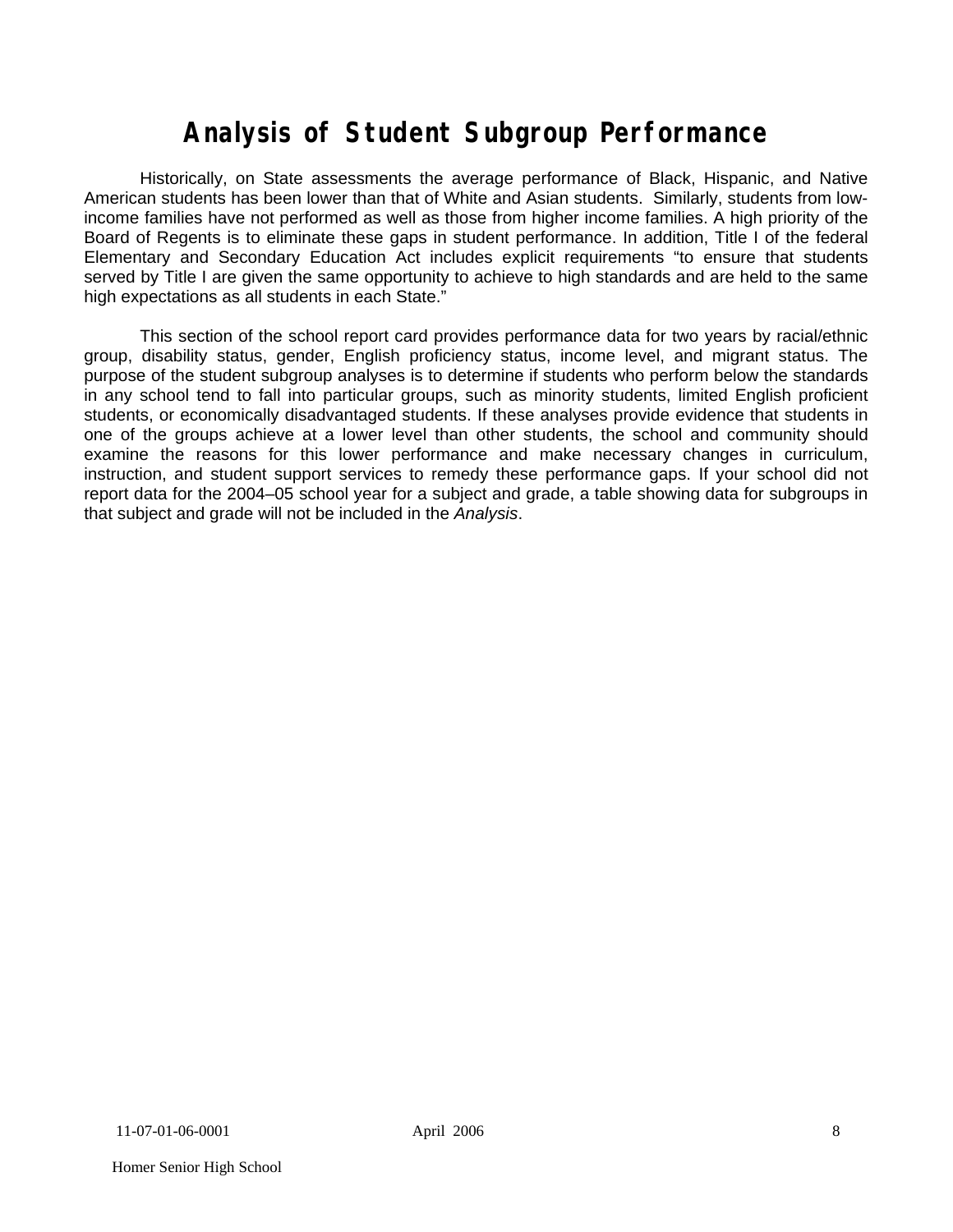### **2000 and 2001 High School Cohorts**

General-education students who first entered ninth grade in 2000 or 2001 must score 55 or higher on Regents English and mathematics examinations to graduate. During the phase-in of the Regents examination graduation requirements, all students (with district board of education approval) may qualify for a local diploma by earning a score of 55–64 on the required Regents examinations; a score of 65 or higher is required for a Regents diploma. Students with disabilities and certain students with a Section 504 Accommodation Plan may qualify for a local diploma by passing Regents competency tests. The data in these tables show the performance of the cohorts as of June 30<sup>th</sup> of the fourth year after first entering grade 9.

#### **Performance on the English Assessment Requirement for Graduation**

|                                              | 2000 Cohort              |                |                |                   |                           | 2001 Cohort              |                |                |                   |                          |
|----------------------------------------------|--------------------------|----------------|----------------|-------------------|---------------------------|--------------------------|----------------|----------------|-------------------|--------------------------|
|                                              | <b>Count of Students</b> |                |                | <b>Percent</b>    |                           | <b>Count of Students</b> |                | <b>Percent</b> |                   |                          |
|                                              |                          |                | by Score       |                   | <b>Meeting</b>            | <b>Students</b>          | by Score       |                | <b>Meeting</b>    |                          |
| <b>Student Subgroup</b>                      | <b>Students</b>          | <b>Regents</b> |                | Pass-             | Gradu-                    | in                       |                | <b>Regents</b> | Pass-             | Gradua-                  |
|                                              | in Cohort                | $55 -$<br>64   | $65 -$<br>100  | ed<br><b>RCTs</b> | ation<br>Require-<br>ment | <b>Cohort</b>            | $55 -$<br>64   | $65 -$<br>100  | ed<br><b>RCTs</b> | tion<br>Require-<br>ment |
| <b>Results by Race/Ethnicity</b>             |                          |                |                |                   |                           |                          |                |                |                   |                          |
| American Indian/Alaskan Native               | 0                        | 0              | $\mathbf 0$    | 0                 | 0%                        | 0                        | 0              | $\mathbf 0$    | 0                 | 0%                       |
| <b>Black</b>                                 | $\overline{4}$           | s              | s              | s                 | s                         | 1                        | s              | s              | s                 | s                        |
| Hispanic                                     | 3                        | S              | s              | s                 | s                         | 1                        | s              | s              | s                 | s                        |
| Asian or Pacific Islander                    | $\Omega$                 | $\mathbf 0$    | $\Omega$       | $\overline{0}$    | 0%                        | 0                        | $\Omega$       | 0              | $\overline{0}$    | 0%                       |
| White                                        | 175                      | 10             | 146            | 4                 | 91%                       | 171                      | s              | $\mathbf s$    | s                 | s                        |
| Total                                        | 182                      | 10             | 153            | $\overline{4}$    | 92%                       | 173                      | 5              | 157            | $\mathbf{1}$      | 94%                      |
| Small Group Totals (s)                       | $\overline{7}$           | 0              | $\overline{7}$ | $\Omega$          | 100%                      | 173                      | 5              | 157            | 1                 | 94%                      |
| <b>Results by Disability Status</b>          |                          |                |                |                   |                           |                          |                |                |                   |                          |
| General-education students                   | 149                      | 3              | 140            | 0                 | 96%                       | 148                      | 3              | 140            | 1                 | 97%                      |
| Students with disabilities                   | 33                       | $\overline{7}$ | 13             | 4                 | 73%                       | 25                       | $\overline{2}$ | 17             | 0                 | 76%                      |
| Total                                        | 182                      | 10             | 153            | 4                 | 92%                       | 173                      | 5              | 157            | $\mathbf{1}$      | 94%                      |
| <b>Results by Gender</b>                     |                          |                |                |                   |                           |                          |                |                |                   |                          |
| Female                                       | 86                       | 3              | 76             | $\overline{2}$    | 94%                       | 83                       | $\mathbf{1}$   | 78             | $\mathbf{1}$      | 96%                      |
| Male                                         | 96                       | $\overline{7}$ | 77             | 2                 | 90%                       | 90                       | 4              | 79             | 0                 | 92%                      |
| Total                                        | 182                      | 10             | 153            | 4                 | 92%                       | 173                      | 5              | 157            | $\mathbf{1}$      | 94%                      |
| <b>Results by English Proficiency Status</b> |                          |                |                |                   |                           |                          |                |                |                   |                          |
| English proficient                           | 182                      | 10             | 153            | 4                 | 92%                       | 172                      | s              | s              | s                 | s                        |
| Limited English proficient                   | $\Omega$                 | $\mathbf 0$    | $\Omega$       | 0                 | 0%                        | 1                        | s              | s              | s                 | s                        |
| Total                                        | 182                      | 10             | 153            | 4                 | 92%                       | 173                      | 5              | 157            | 1                 | 94%                      |
| <b>Results by Income Level</b>               |                          |                |                |                   |                           |                          |                |                |                   |                          |
| Economically disadvantaged                   | 11                       | $\mathbf{1}$   | 4              | $\mathbf{1}$      | 55%                       | 19                       | $\overline{2}$ | 13             | $\mathbf{1}$      | 84%                      |
| Not disadvantaged                            | 171                      | 9              | 149            | 3                 | 94%                       | 154                      | 3              | 144            | 0                 | 95%                      |
| Total                                        | 182                      | 10             | 153            | 4                 | 92%                       | 173                      | 5              | 157            | 1                 | 94%                      |
| <b>Results by Migrant Status</b>             |                          |                |                |                   |                           |                          |                |                |                   |                          |
| Migrant family                               | 0                        | $\mathbf 0$    | $\mathbf 0$    | 0                 | 0%                        | 0                        | 0              | $\mathbf 0$    | 0                 | 0%                       |
| Not migrant family                           | 182                      | 10             | 153            | 4                 | 92%                       | 173                      | 5              | 157            | $\mathbf{1}$      | 94%                      |
| Total                                        | 182                      | 10             | 153            | 4                 | 92%                       | 173                      | 5              | 157            | 1                 | 94%                      |

#### **after Four Years of High School**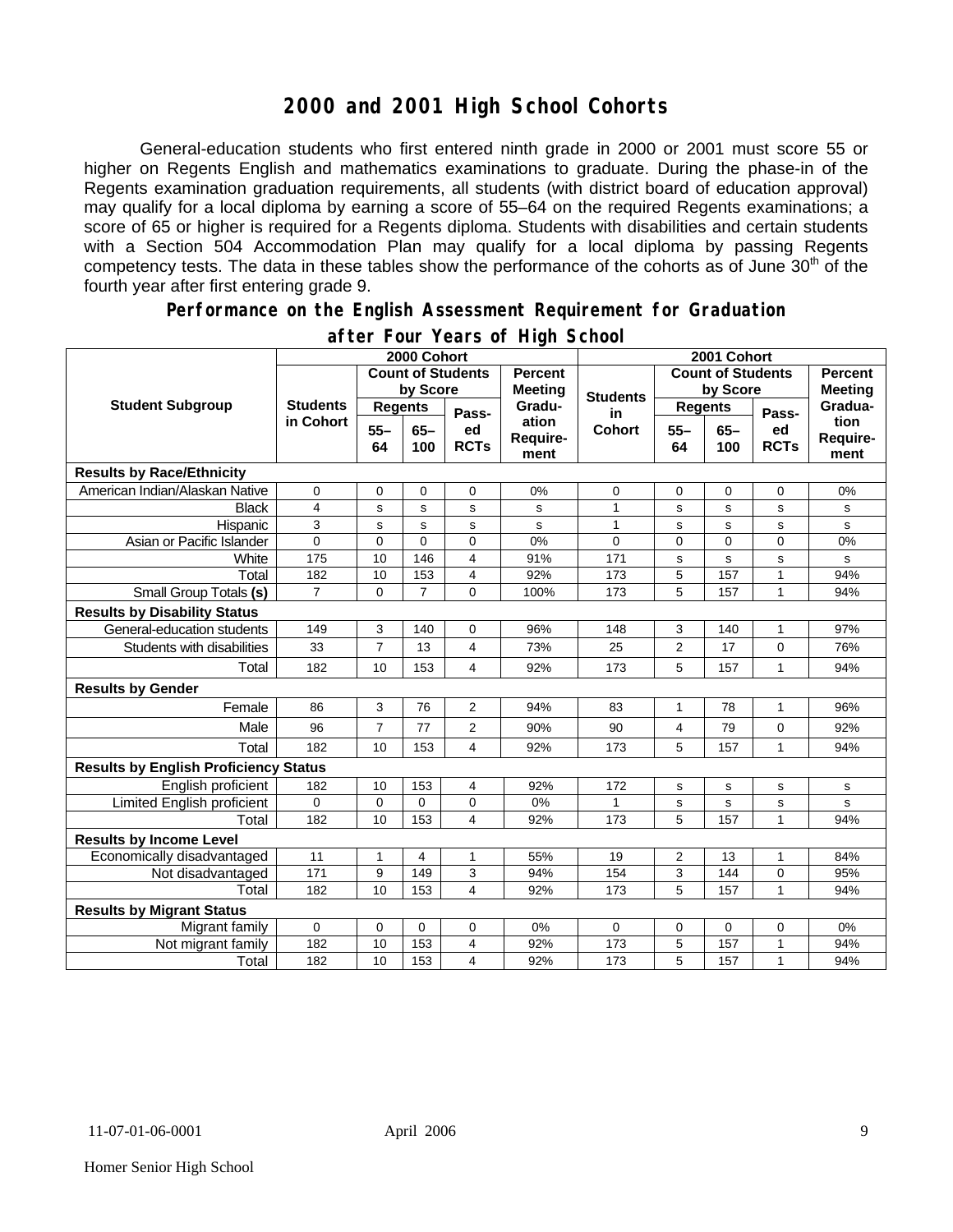#### **Performance on the Mathematics Assessment Requirement for Graduation after Four Years of High School**

|                                              | 31 aaaacion aftor Foar<br>rears or right concor<br>2000 Cohort |                          |          |                |                | 2001 Cohort           |                          |                |                |                                  |
|----------------------------------------------|----------------------------------------------------------------|--------------------------|----------|----------------|----------------|-----------------------|--------------------------|----------------|----------------|----------------------------------|
| <b>Student Subgroup</b>                      |                                                                | <b>Count of Students</b> |          |                | Percent        |                       | <b>Count of Students</b> |                |                | <b>Percent</b><br><b>Meeting</b> |
|                                              | <b>Students</b><br>in<br><b>Cohort</b>                         | by Score                 |          |                | <b>Meeting</b> |                       | by Score                 |                |                |                                  |
|                                              |                                                                | <b>Regents</b>           |          | Pass-          | Gradu-         | <b>Students</b><br>in | <b>Regents</b>           |                | Pass-          | Gradua-                          |
|                                              |                                                                | $55 -$                   | $65 -$   | ed             | ation          | <b>Cohort</b>         | $55 -$                   | $65-$          | ed             | tion                             |
|                                              |                                                                | 64                       | 100      | <b>RCTs</b>    | Require-       |                       | 64                       | 100            | <b>RCTs</b>    | Require-                         |
|                                              |                                                                |                          |          |                | ment           |                       |                          |                |                | ment                             |
| <b>Results by Race/Ethnicity</b>             |                                                                |                          |          |                |                |                       |                          |                |                |                                  |
| American Indian/Alaskan Native               | $\Omega$                                                       | $\mathbf 0$              | $\Omega$ | $\Omega$       | 0%             | 0                     | $\Omega$                 | $\mathbf 0$    | $\Omega$       | 0%                               |
| <b>Black</b>                                 | $\overline{\mathbf{4}}$                                        | s                        | s        | s              | s              | $\mathbf{1}$          | s                        | s              | s              | s                                |
| Hispanic                                     | 3                                                              | s                        | s        | s              | s              | $\mathbf{1}$          | $\mathbf s$              | s              | s              | s                                |
| Asian or Pacific Islander                    | $\overline{0}$                                                 | $\Omega$                 | $\Omega$ | $\overline{0}$ | 0%             | $\overline{0}$        | $\Omega$                 | $\overline{0}$ | $\overline{0}$ | 0%                               |
| White                                        | $\frac{1}{175}$                                                | 10                       | 139      | 9              | 90%            | 171                   | s                        | s              | s              | s                                |
| Total                                        | 182                                                            | 11                       | 144      | 9              | 90%            | 173                   | 8                        | 155            | $\overline{2}$ | 95%                              |
| <b>Small Group Totals (s)</b>                | $\overline{7}$                                                 | $\mathbf{1}$             | 5        | $\Omega$       | 86%            | 173                   | 8                        | 155            | $\overline{2}$ | 95%                              |
| <b>Results by Disability Status</b>          |                                                                |                          |          |                |                |                       |                          |                |                |                                  |
| General-education students                   | 149                                                            | $\overline{7}$           | 134      | 0              | 95%            | 148                   | 6                        | 139            | 0              | 98%                              |
| Students with disabilities                   | 33                                                             | $\overline{4}$           | 10       | 9              | 70%            | 25                    | $\overline{2}$           | 16             | $\overline{2}$ | 80%                              |
| Total                                        | 182                                                            | 11                       | 144      | 9              | 90%            | 173                   | 8                        | 155            | $\overline{2}$ | 95%                              |
| <b>Results by Gender</b>                     |                                                                |                          |          |                |                |                       |                          |                |                |                                  |
| Female                                       | 86                                                             | 5                        | 71       | 3              | 92%            | 83                    | 6                        | 73             | 1              | 96%                              |
| Male                                         | 96                                                             | 6                        | 73       | 6              | 89%            | 90                    | $\mathbf{2}$             | 82             | $\mathbf{1}$   | 94%                              |
| Total                                        | 182                                                            | 11                       | 144      | 9              | 90%            | 173                   | 8                        | 155            | $\overline{2}$ | 95%                              |
| <b>Results by English Proficiency Status</b> |                                                                |                          |          |                |                |                       |                          |                |                |                                  |
| English proficient                           | 182                                                            | 11                       | 144      | 9              | 90%            | 172                   | s                        | $\mathbf s$    | s              | ${\tt s}$                        |
| Limited English proficient                   | 0                                                              | $\mathbf 0$              | $\Omega$ | 0              | 0%             | 1                     | s                        | $\mathbf s$    | s              | s                                |
| Total                                        | 182                                                            | 11                       | 144      | 9              | 90%            | 173                   | 8                        | 155            | $\overline{2}$ | 95%                              |
| <b>Results by Income Level</b>               |                                                                |                          |          |                |                |                       |                          |                |                |                                  |
| Economically disadvantaged                   | 11                                                             | $\mathbf{1}$             | 4        | $\overline{0}$ | 45%            | 19                    | $\overline{c}$           | 15             | 0              | 89%                              |
| Not disadvantaged                            | 171                                                            | 10                       | 140      | 9              | 93%            | 154                   | 6                        | 140            | $\mathbf{2}$   | 96%                              |
| Total                                        | 182                                                            | 11                       | 144      | 9              | 90%            | 173                   | 8                        | 155            | $\overline{2}$ | 95%                              |
| <b>Results by Migrant Status</b>             |                                                                |                          |          |                |                |                       |                          |                |                |                                  |
| Migrant family                               | 0                                                              | 0                        | 0        | 0              | 0%             | 0                     | 0                        | $\mathbf 0$    | 0              | 0%                               |
| Not migrant family                           | 182                                                            | 11                       | 144      | 9              | 90%            | 173                   | 8                        | 155            | 2              | 95%                              |
| Total                                        | 182                                                            | 11                       | 144      | 9              | 90%            | 173                   | 8                        | 155            | $\overline{2}$ | 95%                              |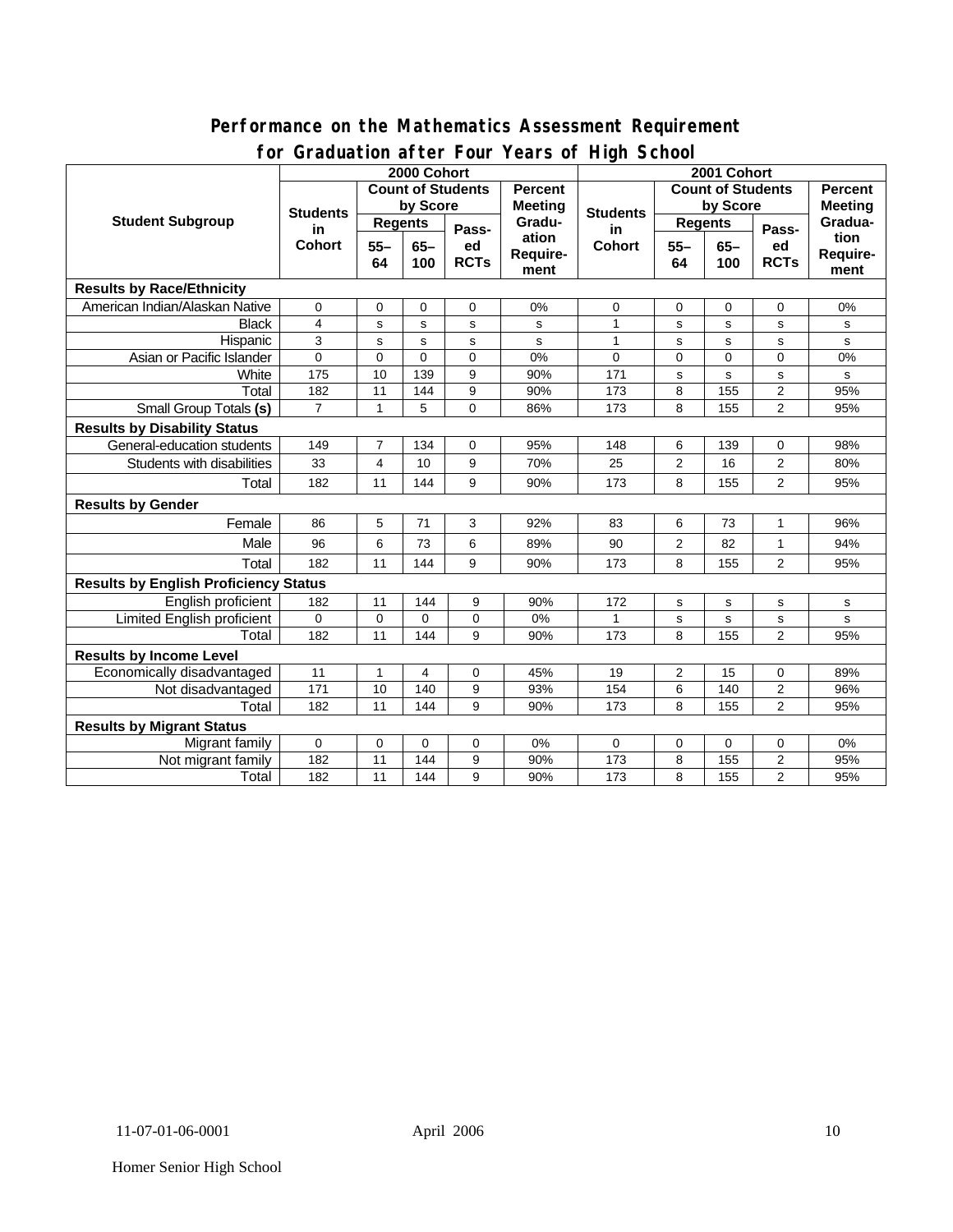### **Cohort Graduation Rates**

Students were counted as graduates if they earned a local diploma with or without a Regents endorsement by August 31<sup>st</sup> of the fourth year after first entering grade 9. The graduation-rate cohort includes students who transferred to general education development (GED) programs. These students were not counted in the district accountability cohort for English and mathematics.

|                                              | 1999 Cohort as of<br>August 31, 2003 |                    | 2000 Cohort as of<br><b>August 31, 2004</b> |                    |  |  |  |  |  |  |
|----------------------------------------------|--------------------------------------|--------------------|---------------------------------------------|--------------------|--|--|--|--|--|--|
| <b>Student Subgroup</b>                      | Graduation<br><b>Rate Cohort</b>     | Graduation<br>Rate | Graduation<br><b>Rate Cohort</b>            | Graduation<br>Rate |  |  |  |  |  |  |
| <b>Results by Race/Ethnicity</b>             |                                      |                    |                                             |                    |  |  |  |  |  |  |
| American Indian/Alaskan Native               | 0                                    | 0%                 | 0                                           | 0%                 |  |  |  |  |  |  |
| <b>Black</b>                                 | $\overline{2}$                       | s                  | 4                                           | s                  |  |  |  |  |  |  |
| Hispanic                                     | 0                                    | 0%                 | 3                                           | s                  |  |  |  |  |  |  |
| Asian or Pacific Islander                    | 1                                    | s                  | $\Omega$                                    | 0%                 |  |  |  |  |  |  |
| White                                        | 212                                  | s                  | 181                                         | 87%                |  |  |  |  |  |  |
| Total                                        | 215                                  | 90%                | 188                                         | 87%                |  |  |  |  |  |  |
| Small Group Totals (s)                       | 215                                  | 90%                | 7                                           | 86%                |  |  |  |  |  |  |
| <b>Results by Disability Status</b>          |                                      |                    |                                             |                    |  |  |  |  |  |  |
| General-education students                   | 196                                  | 91%                | 155                                         | 91%                |  |  |  |  |  |  |
| Students with disabilities                   | 19                                   | 74%                | 33                                          | 67%                |  |  |  |  |  |  |
| Total                                        | 215                                  | 90%                | 188                                         | 87%                |  |  |  |  |  |  |
| <b>Results by Gender</b>                     |                                      |                    |                                             |                    |  |  |  |  |  |  |
| Female                                       | 117                                  | 93%                | 88                                          | 89%                |  |  |  |  |  |  |
| Male                                         | 98                                   | 86%                | 100                                         | 85%                |  |  |  |  |  |  |
| Total                                        | 215                                  | 90%                | 188                                         | 87%                |  |  |  |  |  |  |
| <b>Results by English Proficiency Status</b> |                                      |                    |                                             |                    |  |  |  |  |  |  |
| English proficient                           | 215                                  | 90%                | 188                                         | 87%                |  |  |  |  |  |  |
| Limited English proficient                   | 0                                    | 0%                 | $\Omega$                                    | 0%                 |  |  |  |  |  |  |
| Total                                        | 215                                  | 90%                | 188                                         | 87%                |  |  |  |  |  |  |
| <b>Results by Income Level</b>               |                                      |                    |                                             |                    |  |  |  |  |  |  |
| Economically disadvantaged                   | 15                                   | 67%                | 11                                          | 45%                |  |  |  |  |  |  |
| Not disadvantaged                            | 200                                  | 92%                | 177                                         | 89%                |  |  |  |  |  |  |
| Total                                        | 215                                  | 90%                | 188                                         | 87%                |  |  |  |  |  |  |
| <b>Results by Migrant Status</b>             |                                      |                    |                                             |                    |  |  |  |  |  |  |
| Migrant family                               | 0                                    | $0\%$              | 0                                           | 0%                 |  |  |  |  |  |  |
| Not migrant family                           | 215                                  | 90%                | 188                                         | 87%                |  |  |  |  |  |  |
| Total                                        | 215                                  | 90%                | 188                                         | 87%                |  |  |  |  |  |  |